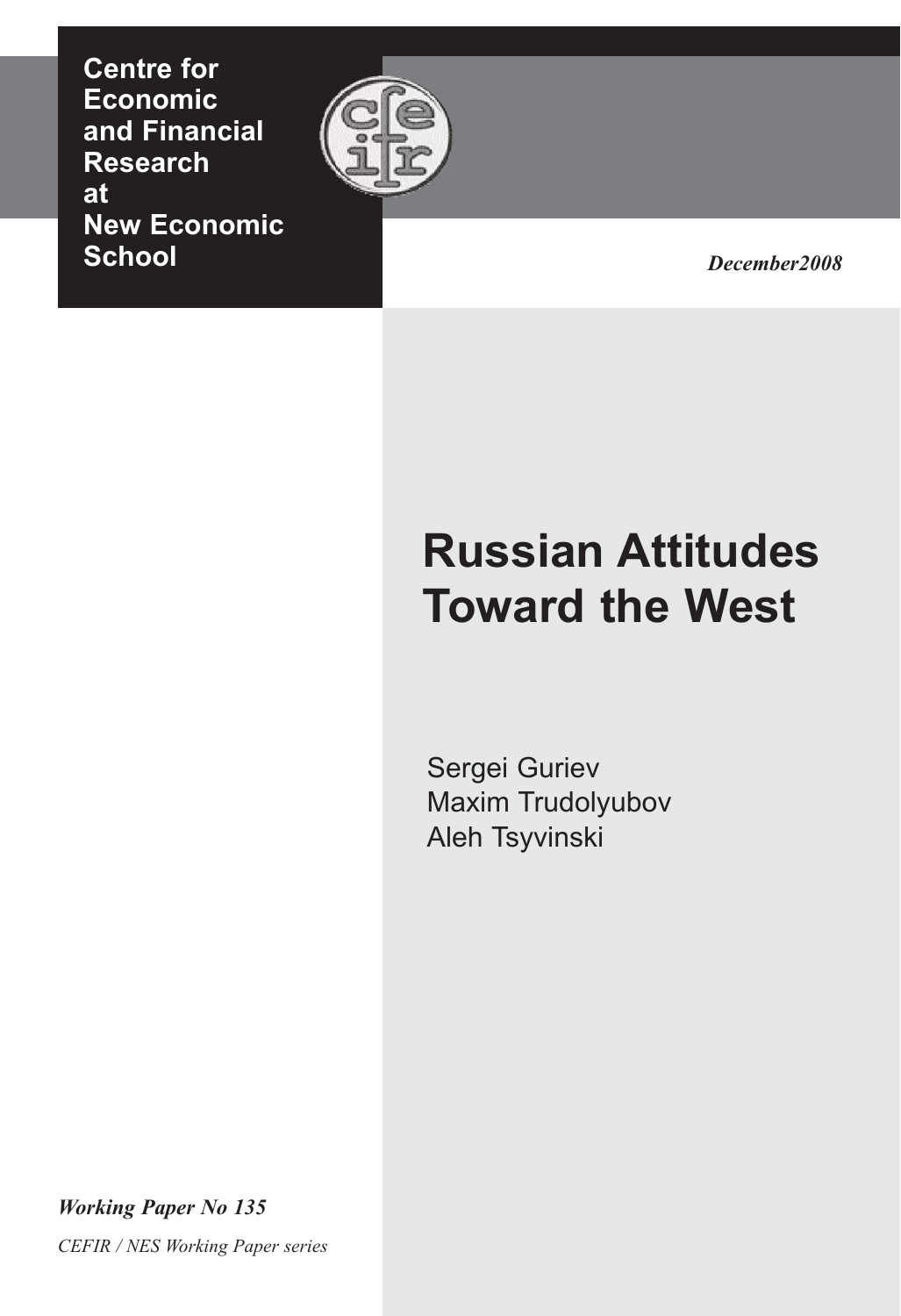# **Russian Attitudes Toward the West1**

# **Sergei Guriev, <sup>2</sup> Maxim Trudolyubov3 and Aleh Tsyvinski <sup>4</sup>**

December 6, 2008

# **Are Russians Moving Backwards?**

In the late 1980s, the vast majority of Russians supported pro-Western economic and political transformation. Although transition to market and democracy has eventually delivered economic benefits, most Russians are now skeptical about Western economic and political values. In this article we use polls and microeconomic data to understand what determines Russians' attitudes to the US, the West, private property, market, democracy, etc. The negative attitudes to the Western values are strikingly uniform across economic and social strata – and across time. The negative sentiment towards the West has increased over the last four years, but the change is not substantial. While the oldest and the youngest Russians are more anti-Western than those in their 30s and 40s, all age cohorts are quite negative. On a more positive note, while most Russians do dislike the West, many of them do practice Western pragmatism in their everyday economic lives.

#### **Introduction**

Since the disintegration of the Soviet Union in 1991, Russia has undergone an unprecedented political, economic and social transformation. The original goal was a transition to a Westernstyle democracy and market economy. Given the enormous challenges, it is not surprising that the transformation has not proceeded according to the initial plan. While Russia's democracy and market economy are imperfect, modern Russia is certainly more democratic and more capitalist than the Soviet Union. What is unexpected is not the slow pace of progress but the change of the destination. Both Russian policymakers and the majority of the population no longer view the Western model as the goal of transition. These attitudes are important as they move Russia away from rather than toward the Western model.

Why and to what extent Russians are really negative to the West as a partner and as a model for the Russian society? We summarize the results from regular opinion polls and recent

1

<sup>&</sup>lt;sup>1</sup> This paper is the Chapter 7 in the "Russia Balance Sheet" book edited by Anders Aslund and Andrew Kuchins. We are grateful to Anders Aslund and Andrew Kuchins for their insightful comments and editing, and to Alexander Oslon and the Public Opinion Foundation (FOM) for the unique poll data.

<sup>&</sup>lt;sup>2</sup> New Economic School, Moscow. sguriev@nes.ru

<sup>3</sup> Vedomosti

<sup>4</sup> Yale University and New Economic School.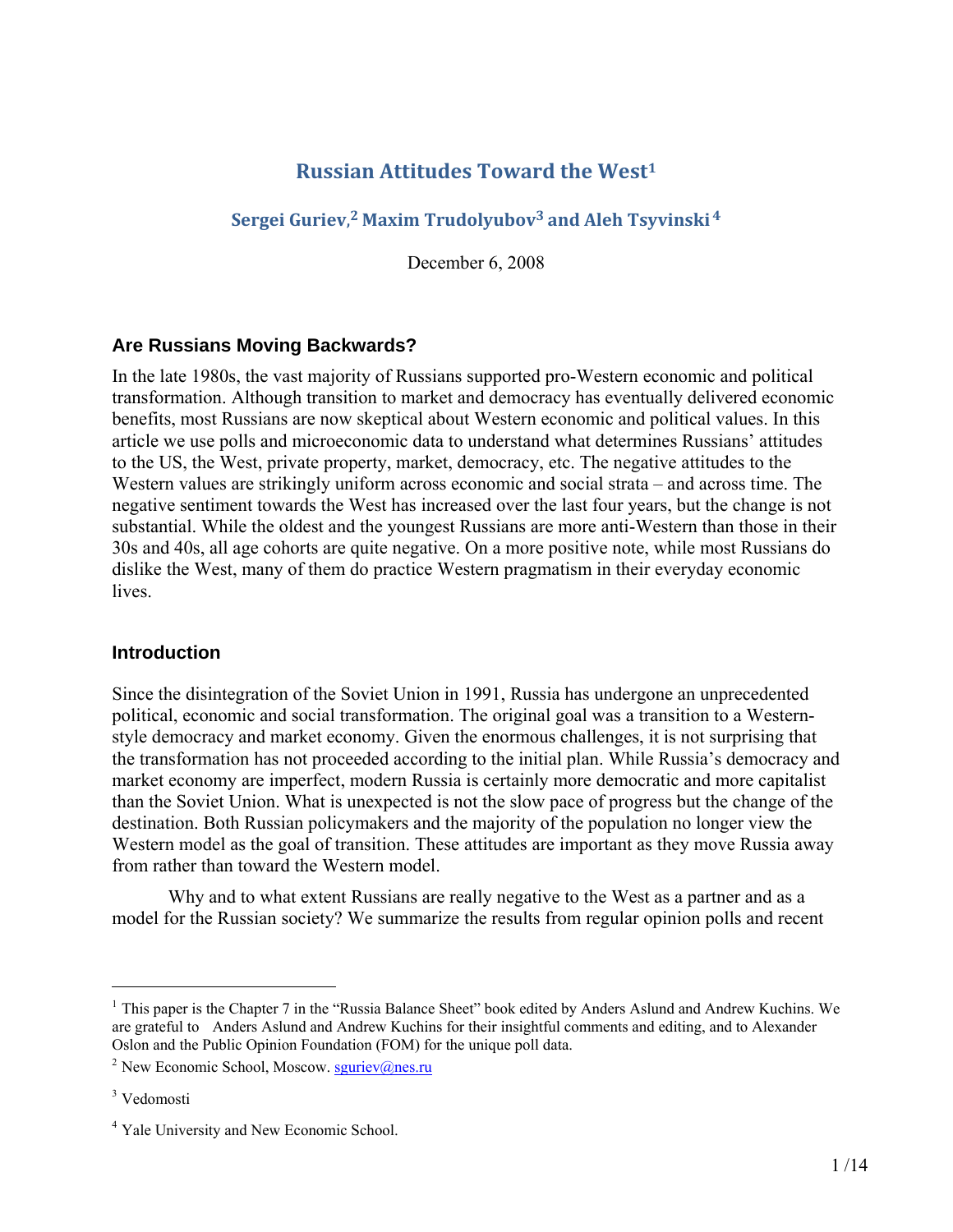large-scale datasets on values, attitudes and perceptions.<sup>5</sup> To the best of our knowledge, this paper is the first one to carry out microeconomic analysis of these data. Thanks to there large scale surveys we are able to go beyond analysis based on regular opinion polls (surveying 1,000- 2,000 Russians) and investigate how attitudes to the West depend on age, income, family and social status, etc. Our findings are as follows.

First, the attitude towards the West is almost uniformly negative across all economic and social strata of Russian society. There are some differences between rich and poor, young, middle age or old but these differences are not important compared to the magnitude of the negative sentiment. The negative attitudes to the West are accompanied by the negative attitudes to the Western social model, to democracy and to the markets. These attitudes are substantially more negative than in any other surveyed transition country.

Second, there is no reason to believe that this negative sentiment will fade away as time goes by. The idea that Russians will automatically come closer to the Western values as Russia grows richer and experiences generational change does not seem to be consistent with the data. Young Russians dislike the West more than middle-age Russians. Even though every year of economic growth has brought more prosperity to Russia, Russians' perceptions are only further departing from the Western ones over time. Although private enterprise delivers productivity growth and higher wages, public approval of markets is sinking not rising.

Third, Russians dislike the Western socioeconomic model and the US in particular, but they seem to rely on Western economic values in their everyday life. Surveys show that Russians are "uber-capitalists" in their daily life and place significant value on wealth, power, and achievement – they are ,in fact, more "capitalist" than most other European nations.

These three findings seem hard to reconcile. Why are the younger Russians' values more similar to their grandparents' than their parents'? How can the negative attitude to Western society co-exist with the everyday Western pragmatism? In the concluding remarks we speculate about a few possible explanations.

#### **Why Beliefs Matter**

 $\overline{a}$ 

The first comprehensive study of beliefs of Russians and whether they are similar or different from those in the West was conducted by Robert Shiller, Maxim Boycko, and Vladimir Korobov.<sup>6</sup> They conducted telephone interviews in Moscow and New York, posing questions about attitudes to the markets, inequality, and wealth. This survey was followed by another

<sup>&</sup>lt;sup>5</sup> One is the "Life in Transition Survey" carried out by the European Bank of Reconstruction and Development and the World Bank in the Fall 2006. It covered issues related to various objective and subjective measures of life of about 10,000 Russians, and 1,000 respondents in each of the other 28 transition countries. Another dataset, "GeoRating," comes from the leading Russian pollster Public Opinion Foundation (Russian abbreviation FOM). It includes quarterly surveys of 34,000 Russians in 68 Russian regions on various aspects of their life and their political, economic and social views from 2003 through 2008. We also rely on multi-country opinion polls such as the Pew Global Attitudes Survey and the European Social Survey (ESS). The ESS – somewhat similar to the World Values Survey – has been administered biannually in 30 countries since 2002 and in 2006 included Russia for the first time.

<sup>&</sup>lt;sup>6</sup> Shiller, Robert J., Boycko, Maxim, and Korobov, Vladimir. 1991. Popular Attitudes Toward Free Markets: The Soviet Union and the United States Compared. *American Economic Review* 81, no. 3: 385-400.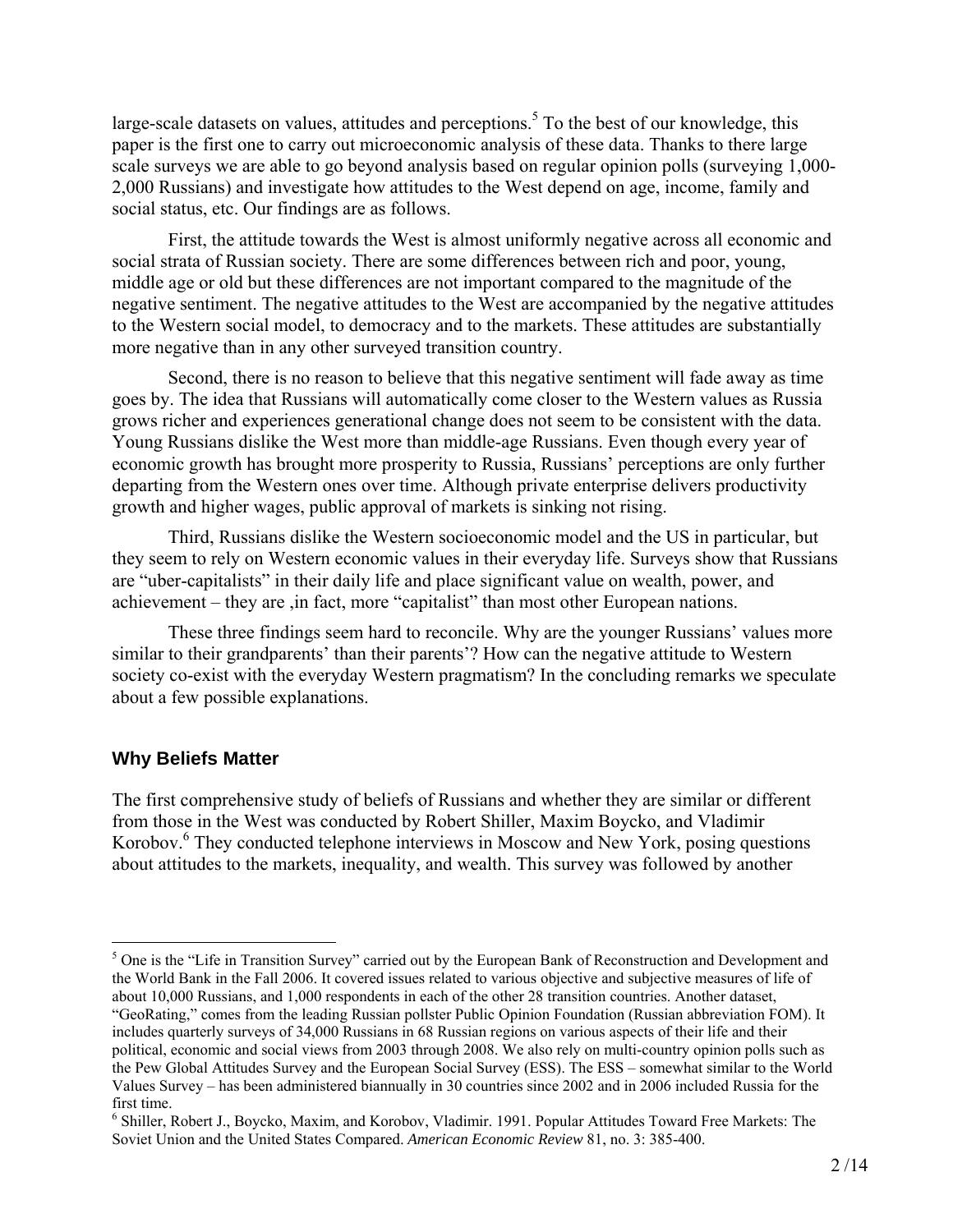round extended to regional Russian and Ukrainian cities.<sup>7</sup> They concluded that Russians were surprisingly similar to Americans in their attitude to most of these issues. Overall, the authors argued that *homo sovieticus* did not exist, or was at least not broadly different from the Westerner. A potential explanation for such attitudes was that Russians were in the period of a honeymoon with the idea of the market economy.The interviews were conducted in the early 1990s when an average Russian was disillusioned with the state-run economy and had not yet seen the functioning of the market.

Contrary to widespread beliefs, the reformers of the Russian economy in the 1990s understood the challenge of large-scale institutional transformation and knew that such a comprehensive reform could not be undertaken in one top-down effort and that the grassroots support is needed. The initial Yegor Gaidar plan was that reforms would be painful but as they bear fruit, Russians will appreciate the reforms' value and support further reform.<sup>8</sup> It was necessary to establish a base for continued reform and completion of transition. That is why beliefs and perceptions are crucial – forming pro-reform attitudes at the interim stage is a necessary condition for further reform.

However, the painful reforms of 1990s caused Russians severe disillusionment with the market economy. Partially in response to such negative popular sentiment, Russian policymakers have then undertaken a significant policy reversal. In the early 2000s, democratization policies were first reversed. This can be seen in Russia's democracy and media freedom rankings which went down.<sup>9</sup> A few years later, liberal economic policy was also reversed – starting with the nationalization of the Yukos oil company and a few other major companies, as well as the development of the state corporations and the expansion of government spending.

The reversal of pro-market and democratic policies coincided with a decade of spectacular economic growth (7 percent per annum on average). Moreover, contrary to the popular stereotype, this economic growth has not just benefited the lucky few but it has trickled down to everybody. All measures of economic well-being have improved – unemployment and poverty fell by half, and real wages tripled. Russian were buying cars, cell phones, and vacationing abroad at a level that could not be envisioned in the 1990s. An average Russian attained the level of prosperity higher than at any point in Russian history. Moreover, Russians themselves think that they are doing better. Figure 1 presents a proxy for the subjective wellbeing – an index of life satisfaction, measured across the same representative panel of Russians since 1994.<sup>10</sup> This graph shows that people have become substantially happier than in the late 1990s.

<sup>&</sup>lt;sup>7</sup> Shiller, Robert J., Boycko, Maxim, and Korobov, Vladimir. 1992. Hunting for Homo Sovieticus: Situational Versus Attitudinal Factors in Economic Behavior*. Brookings Papers on Economic Activity,* no. 1: 127-181. 8

Yegor T. Gaidar. 1993. Inflationary Pressures and Economic Reform in the Soviet Union. In *Economic Transition* 

<sup>&</sup>lt;sup>9</sup> The Freedom House's Media Freedom Index for Russia changed by 12 points in just five years 2000-2005. This is a substantial change: the index is measured by a 100 points scale with the standard deviation across countries being only 25 points. Larger declines in media freedom in the same period were only observed in Venezuela and Iran. In Polity IV's datasets measures of democracy, Russia was ranked 61-69 (out of 150 countries) in 2000 and 69-78 (out of 152 countries) in 2005.

<sup>10</sup> Guriev, Sergei M. and Zhuravskaya, Ekaterina V. 2009. *(Un)Happiness in Transition*. Journal of Economic Perspectives.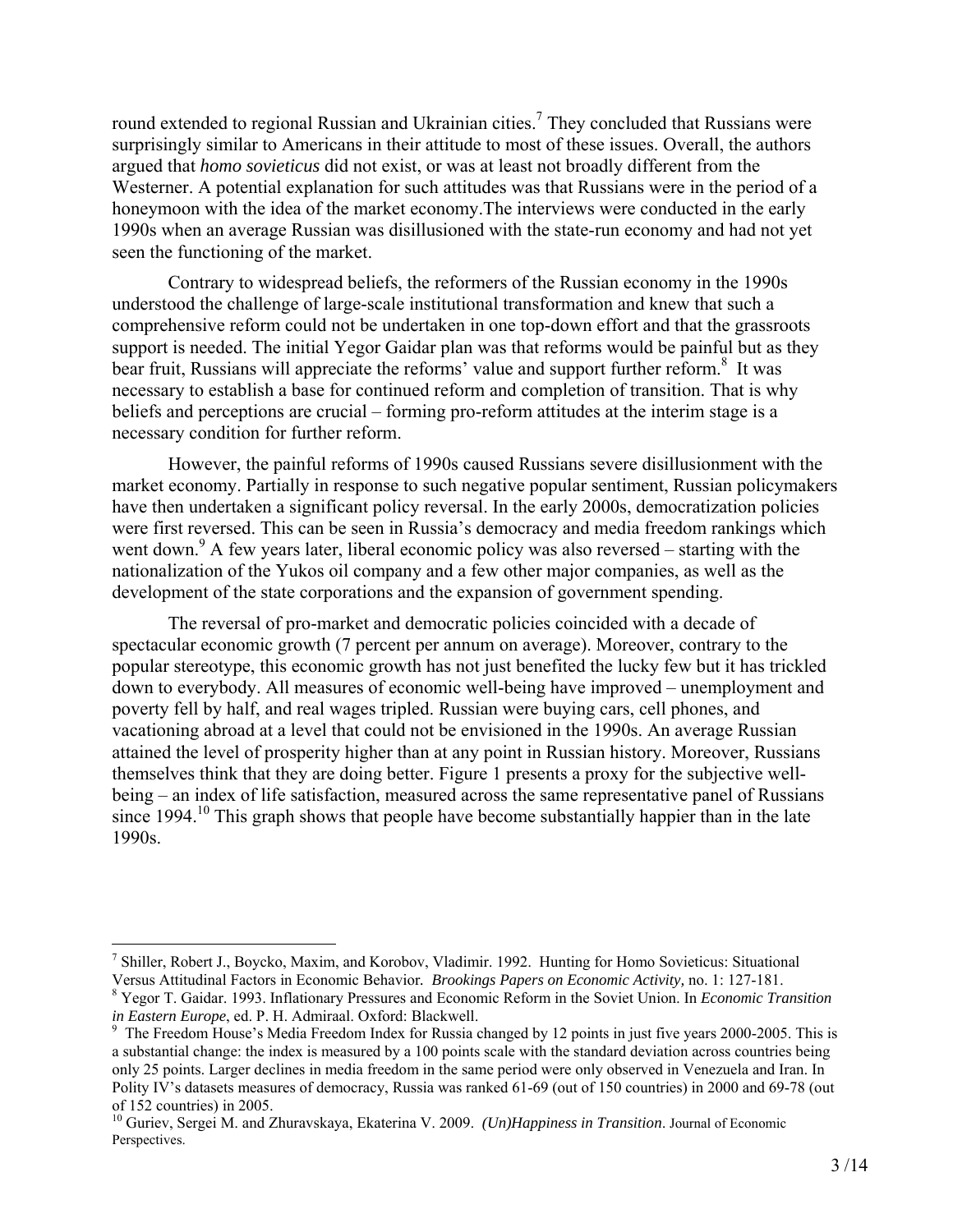

**Figure 1. Dynamics of Life Satisfaction and per Capita GDP in Russia** 

Left scale: Life satisfaction for an average individual from the panel regressions with person fixed effects and other usual controls (with 95% confidence interval). In 1997 and 1999, there were no RLMS surveys, we use linear interpolation. Source: RLMS. Right scale: Real PPPadjusted per capita GDP in 2000 US dollars in PPP terms. Source: WDI. (According to the PWT, in 2004, the PPP-adjusted GDP per capita in Russia reached \$11,794.)

There is little doubt that Russians are more prosperous and happier than in the 1990s. What effect does this new prosperity have on beliefs? The average Russian sees the reversal of liberal policies, and at the same time he/she sees improved material outcomes. It is not surprising that the support for such a reversal is great, as Russians associate market reforms with bad economic outcomes. Russia is not unique in this respect. French economists Augustan Landier and David Thesmar argue that the economic growth in France after World War II (probably caused by the rebuilding of the economy and a natural bouncing up from a very low starting point) coincided with greater government involvement in the economy.<sup>11</sup> These two events changed the beliefs of the French that government is beneficial to economic growth and, hence, should play a larger role in the economy.

Why do the Russians' attitudes to the Western model matter now? One reason is that these beliefs lead to a tradeoff between economic growth and democracy. At the current level of GDP per capita, sustained economic growth can only be achieved by relying on capitalist or free market values.Yet, as the Russian's attitudes show, democracy requires policies that are inconsistent with voters' preferences. A median voter in Russia does not want markets or a capitalist economic model. Therefore, a fully democratic Russia would vote for the reversal of

 $\overline{a}$ <sup>11</sup> Landier Augustin, Thesmar, David, . 2008. Le grand méchant marché, Décryptage d'un fantasme français. Flammarion. [In French]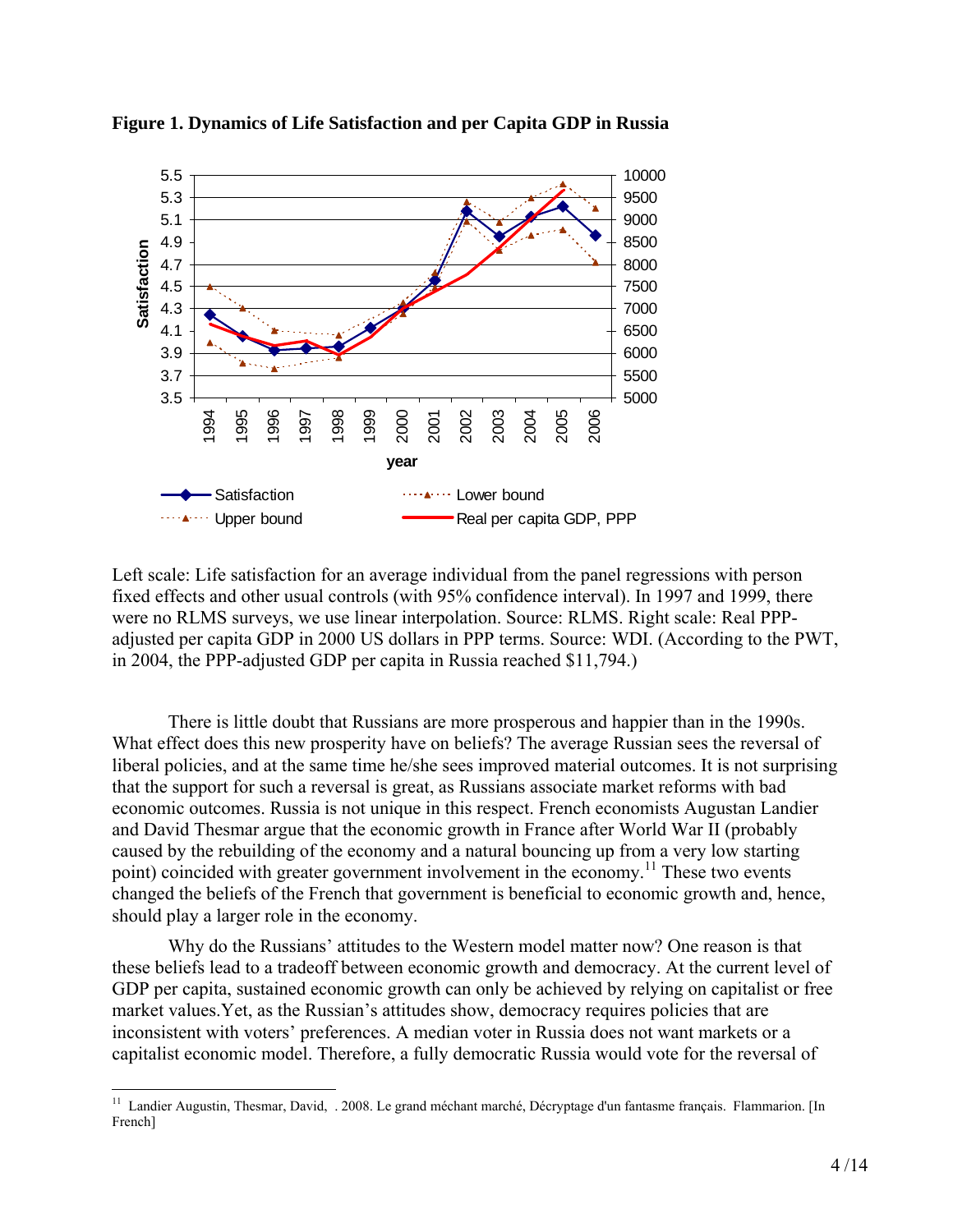many pro-market reforms. An alternative is to promote markets and private property but to be non-democratic.<sup>12</sup> In other words, Russians' beliefs and attitudes may become a constraint on the implementation of liberal economic reforms.

This constraint is even more important now as Russia has probably picked most of the low hanging fruit of the economic growth. The "catch up" phase of economic growth after the economic slump following the collapse of the Soviet Union is finished. The main market infrastructure such as a functioning financial market and a system of commercial banks has already been built. The benefits of the conservative macroeconomic policy, flat income tax reform, and administrative reform have already come into fruition. As Russia is growing richer, it is facing a new economic challenge: how to move to the innovation-based growth at the world's technology frontier. For such human capital intensive economic growth, political and personal freedoms are important, but then the values of Russians have to change.

Interestingly, the present government seems to understand this issue. Putin and Medvedev campaign speeches in February 2008 as well as *The Long-Run Strategy 2020* aim at building a prosperous and democratic society in 2020. While these speeches stress the value of freedom, they also acknowledge that the political liberalization is a prerequisite for "innovation economy", and that without the "innovation economy" the economic growth will inevitably slow down.

#### **Attitudes toward the West**

We now turn to the attitudes of Russians toward the West and the U.S., starting with the GeoRating dataset to see the broad pattern.

#### **Negative Attitude to the US**

1

The first issue is whether Russians consider the U.S. to be a friend of Russia. During the Cold War, the U.S. was the primary enemy of the Soviet Union and the main object of the state propaganda. One could imagine that the perceptions would have changed since the Soviet time. There has been an inflow of all kinds of American things. McDonalds, Hollywood movies, and Hummers are everywhere in Moscow and in many regional cities. Yet, the official rhetoric often portrays NATO and the U.S. as unfriendly, and even uses the old Soviet-like propaganda of "militarism and imperialism".

In Table 1, we present the answers to the question *"Is the U.S. a friendly country?"* for the GeoRating 2003 poll.

 $12$  This distinction can be illustrated by the divide between the two major pro-Western parties – the now disbanded Union of Right-wing Forces (SPS) and Yabloko. While the former emphasized private property and economic reform even at the cost of political centralization, the latter focused on defending democratic values even at the cost of reversing privatization.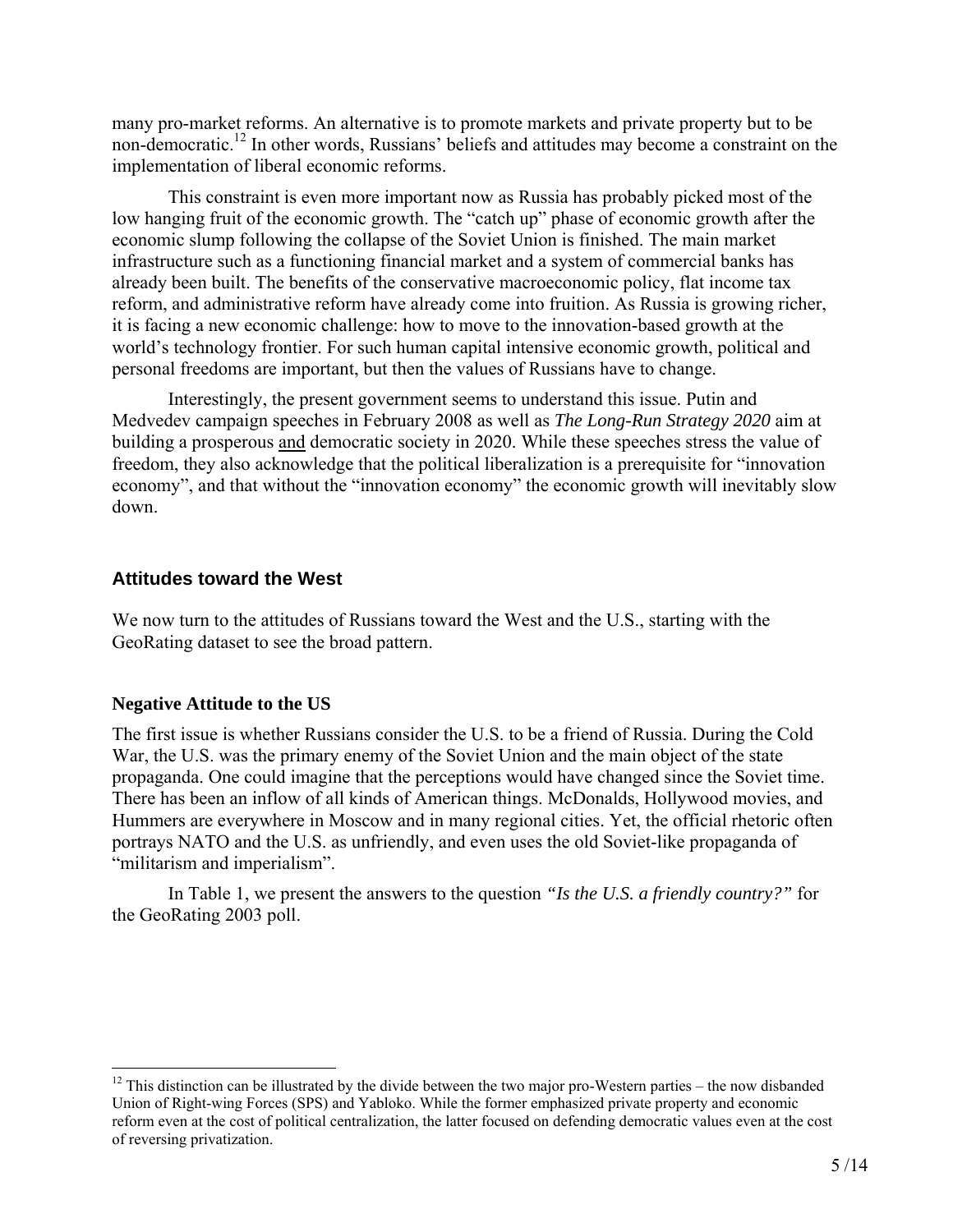| "Is the U.S. a friendly country?" (August 2003) |      |
|-------------------------------------------------|------|
| Certainly no                                    | 18.3 |
| Rather no                                       | 30.8 |
| Rather yes                                      | 27.8 |
| Certainly yes                                   | 3.6  |
| Difficult to say                                | 194  |

**Table 1. "Is the U.S. a friendly country?" Percent who answered:** 

Source: GeoRating, Public Opinion Foundation (FOM).

 $\overline{a}$ 

The attitudes of the Russians towards the U.S. are quite negative. Of those who provided a definite answer, on average 40 percent of the respondents like the U.S, while 60 percent do not $13$ 

Such a negative attitude is not unique to Russia: Russians are not more negative than average Europeans. Unfortunately, mid-2003 was the only time when GeoRating posed this question, when responses might have been affected by the war in Iraq. At that time, the United States was unpopular in many countries including its long-term allies. For example, Pew Global Attitudes survey of about five thousand residents of nine European countries in March 2003 showed that Russians' attitude to the US was at the level of those of Germans and French and much more positive than that of the Spanish and the Turkish population. In a similar survey of 44 countries carried out in April 2002, Pew Global Survey showed that the world on average – and Russians in particular – had a much more positive opinion of the United States prior to the war in Iraq. While the Pew's sample in Russia is only 1002 respondents in 2002, more than 50 percent of the Russians held a very or somewhat favorable view of the United States and of the Americans. On the contrary, in the 2007 survey of 47 countries, Pew Global Survey found that the United States is quite unpopular, and again, Russians are more positive on the United States than most West European countries, and even most East European countries.

We further explore whether there are differences in the attitudes towards the United States across various parts of Russian society. One of the most important dimensions to consider is the age of a respondent. One could think that the older Russians would dislike the U.S. more than the middle-aged, and certainly more than the "McDonalds and Nintendo" generation of the young Russians. The older generations grew up in the Soviet Union with its anti-West propaganda in the school and in the press. The younger Russians grow with many things American and, one could have conjectured, would be more positive about the United States. If

 $<sup>13</sup>$  Ideally, we would have liked to see answers to the question "Is the West friendly towards Russia" as opposed only</sup> to the attitude towards the U.S. Unfortunately, our dataset does not have such data. The dataset has a question "Name three countries that are most sympathetic to you" and lists 11 Western countries. However, the coding of the data that we have contains inconsistencies that preclude us from including the results.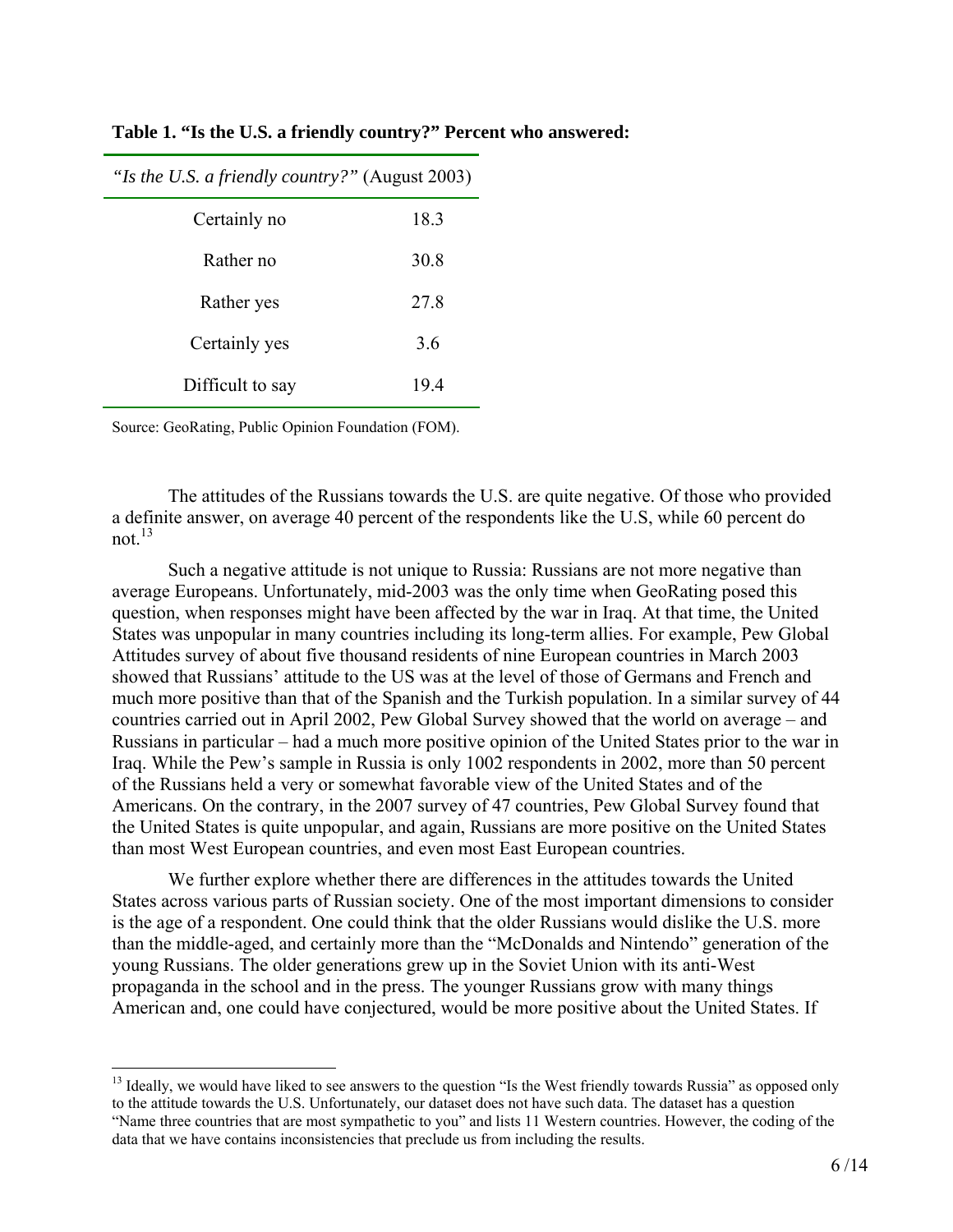this were the case, one would expect a change to a friendlier attitude over time as the younger generation takes over.

The results are not consistent with the view. The older generation does believe that the United States is not friendly to Russia. But young Russians also perceive the United States as less friendly than Russians in their 30s and 40s. This result holds even controlling for the most common socio-economic characteristics: gender, income, location (city,town, or village), and education. The resulting pattern is presented in Figure 2. The horizontal axis of the graph is the age of the respondent. The vertical axis is the average numerical value of the response as follows: "certainly friendly" being 1, "rather friendly" being 0.67, "rather unfriendly" 0.33, and "certainly unfriendly" 0.





The graph shows an average answer (technically speaking, a non-parametric smoother) to the question "Are the US friendly to Russia?" controlling for respondents' individual characteristics including income, education, gender, selfassessed social status, location type etc. The dependent variable is coded 1 "certainly friendly", 0.67 "rather friendly", 0.33 "rather unfriendly", and 0 "certainly unfriendly". Source: GeoRating Aug 2003.

We find an inverted-U-shaped profile with regard to age. The youngest respondents (20 year old) dislike the United States to the same degree as the 60-year olds. The people who are most favorable towards the United States are the middle-aged (35-45 year old). As could be expected, the older respondents (60 and older) are negative towards the United States, but it is surprising that the young people dislike the United States so much. The difference between ages is not very large but the pattern is certainly not random. A similar age pattern is found in other measures of anti-Western sentiment from GeoRating as well as in the Life in Transition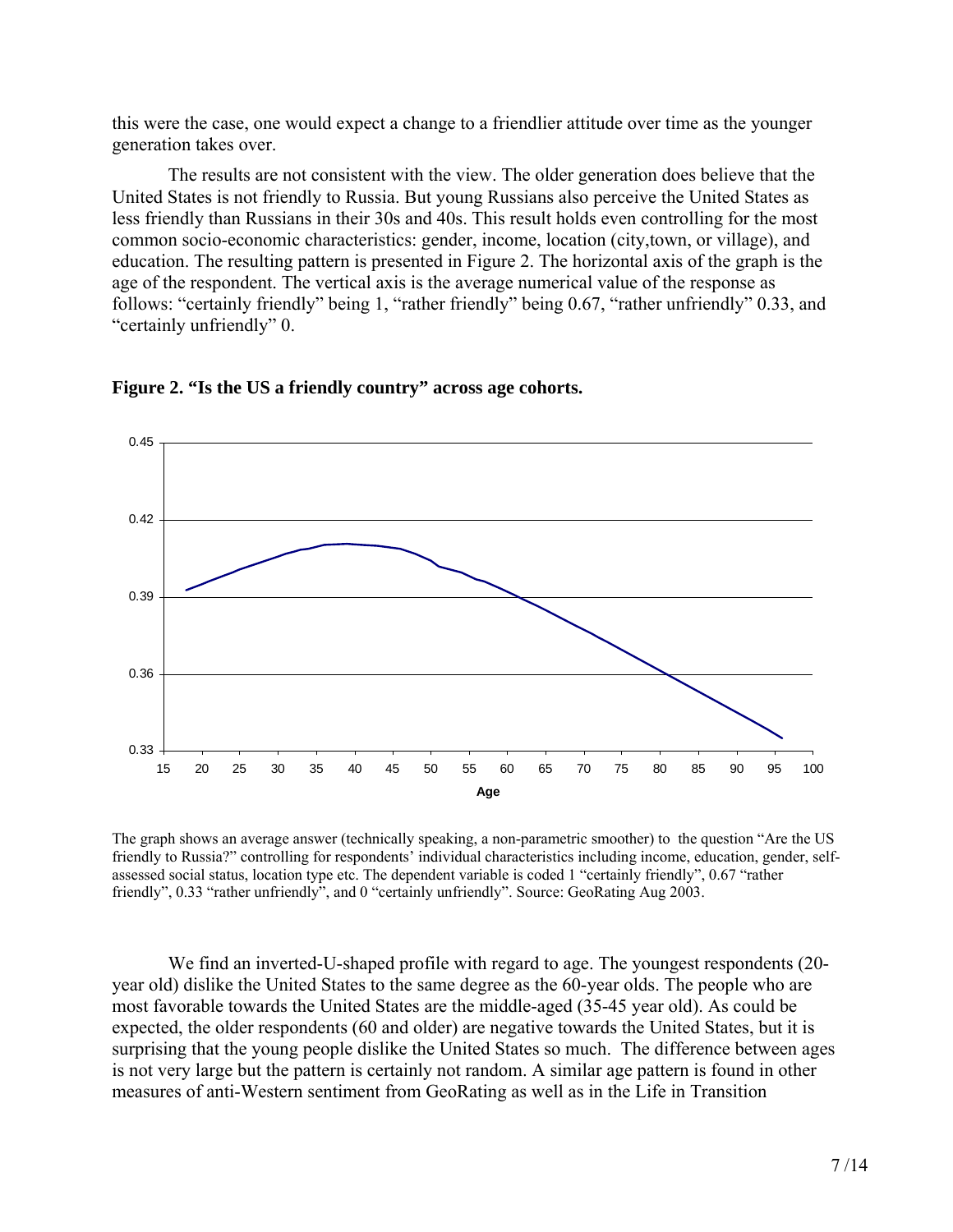Survey,14 where young Russians seem more negative about transition than middle-aged Russians.

We can only speculate why young Russians are less positive about transition and the United States than their parents. A possible explanation is that they have not witnessed the shortcomings of the Soviet system but have been influenced by the recent years' official propaganda. They may have also learned about Soviet system and the West from their grandparents who dislike the United States and the markets more than the middle-aged Russians.

Other socio-economic characteristics do not have substantial effect on the attitude to the United States – the negative attitude is virtually uniform across Russian society. The income of respondent, for example, is presented in Figure 3 below. If anything, the better-off and educated Russians perceive the United States to be less friendly toward Russia. Only the upper class is slightly more positive about the United States but the difference is very small.



#### **Figure 3. "Is the US a friendly country?" Answers by income.**

The graph shows an average answer (a non-parametric smoother) to the question "Are the US friendly to Russia?" controlling for respondents' individual characteristics. The dependent variable is coded 1 "certainly friendly", 0.67 "rather friendly", 0.33 "rather unfriendly", and 0 "certainly unfriendly". Source: GeoRating Aug 2003.

 $\overline{a}$ 

<sup>14</sup>Denisova, I., Eller, M., Zhuravskaya, E. 2007. *What Russians Think about Transition: Evidence from RLMS Survey.* CEFIR/NES Working Papers no. 114. Moscow: Centre for Economic and Financial Research.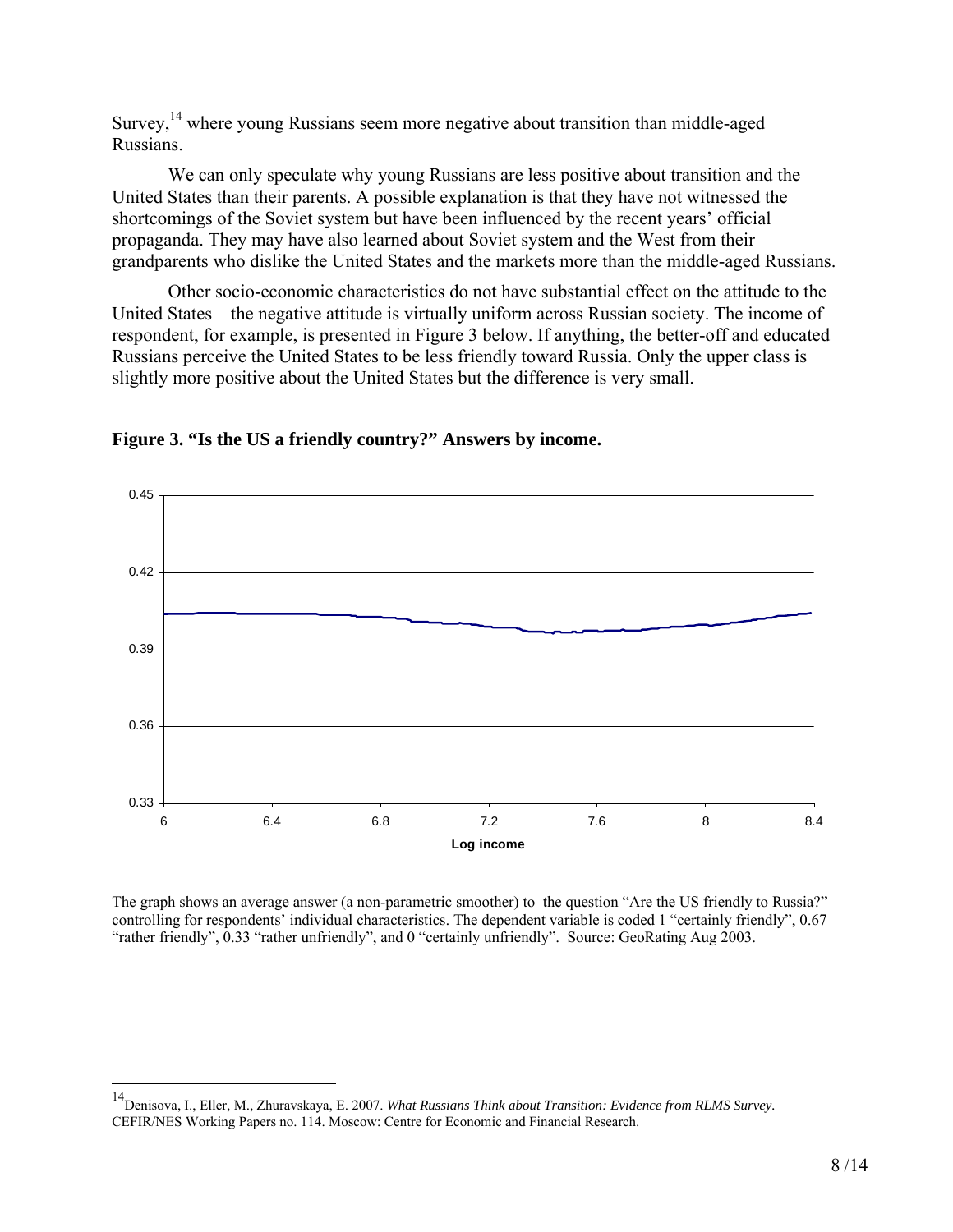# **The Negative Attitude to the Western Model of Society**

Given that the negative attitude to the United States may be driven by the US foreign policy (at least this would explain the low popularity of the United States among its Western allies), we now turn to analyze whether Russians think that the West is a good socioeconomic example for Russia. The difference from the question above is that, while Russians may think that the West is "against them", they may still think that the Russian society has to be built along the same principles as the Western one.

We present the answers to the question "*Is the Western society a good model for Russia?*" for the polls conducted in the 1<sup>st</sup> quarter of 2004 and in the 1<sup>st</sup> quarter of 2008 in Table 2. These two polls also allow us to study the dynamics of the attitudes towards the West.

|                  | "Is the Western society a good<br>model for Russia?" 2004Q1 | "Is the Western society a good<br>model for Russia?" 2008Q1 |
|------------------|-------------------------------------------------------------|-------------------------------------------------------------|
| Certainly no     | 27.1                                                        | 30.2                                                        |
| Rather no        | 29.8                                                        | 29.8                                                        |
| Rather yes       | 22.3                                                        | 18.2                                                        |
| Certainly yes    | 7.3                                                         | 7.2                                                         |
| Difficult to say | 13.5                                                        | 14.6                                                        |

# **Table 2. "Is the Western society a good model for Russia?" Percent of Answers.**

Source: GeoRating, 2004 and 2008.

1

 The attitude to the Western model is quite negative. Only 25 percent is positive or somewhat positive. Among those who gave a definite answer, only 30-35 percent is positive or somewhat positive. The negative attitude toward the West increased from 2004 to 2008, although this increase is not significant.

Income makes little difference. Figure 4 plots the average attitudes by income (2004 income is adjusted for inflation). The horizontal axis is the logarithm of income in 2008 rubles.<sup>15</sup> The vertical axis is the average of the attitudes to the Western society as a model for Russia. The upper line on the graph presents the results for 2004; the lower one is for 2008 (all in 2008 rubles). Note that the 2008 curve is shifted by about 0.5 to the right in logarithmic terms relative to the 2004 curve, representing the 13 percent annual growth in real incomes in 2004-8.

<sup>&</sup>lt;sup>15</sup> We excluded the top and bottom 5 percent of income distribution to facilitate comparison.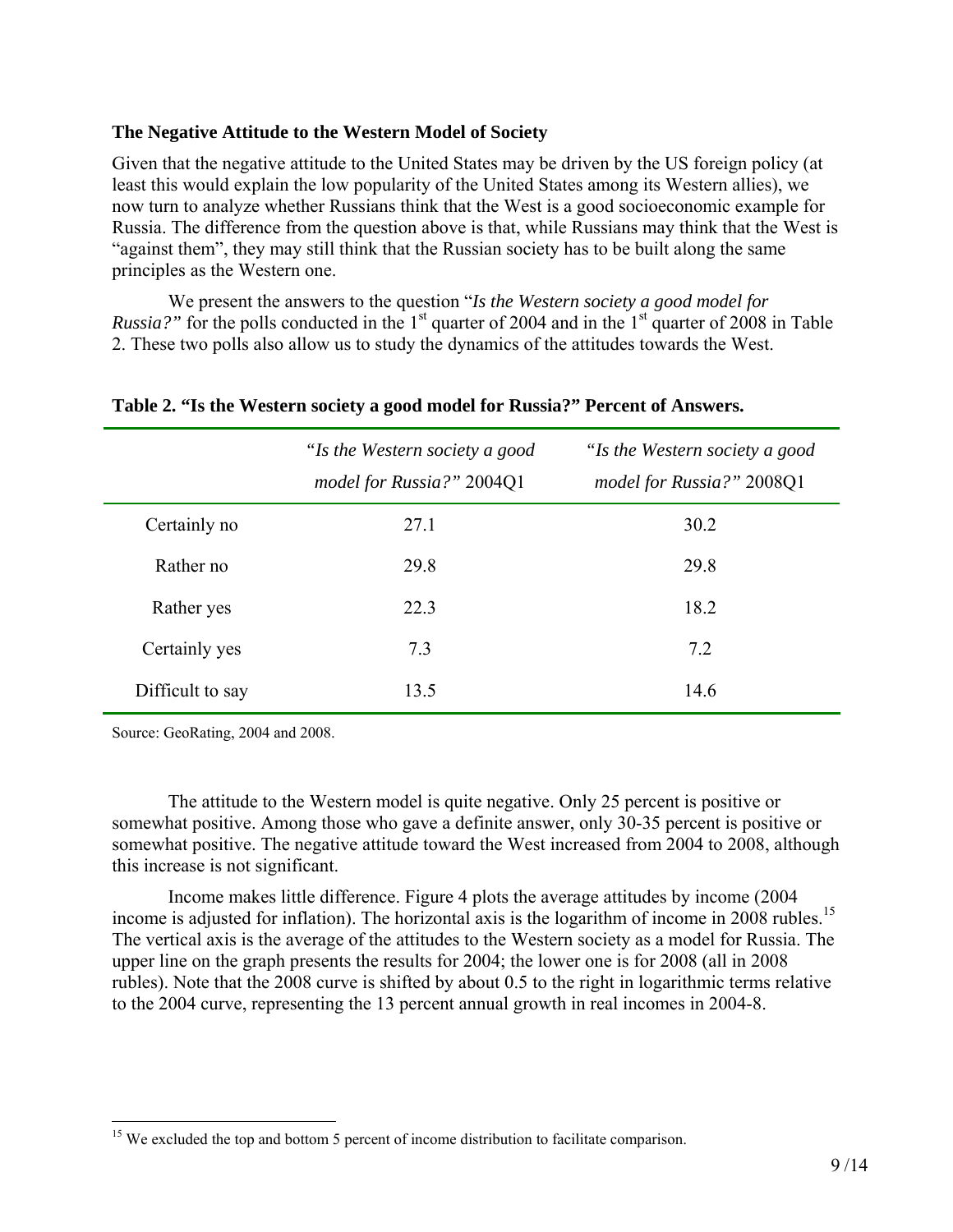

**Figure 4. The attitude to the Western society as a model for Russia (by income).** 

Source: GeoRating 2004 and 2008, authors' calculations. The vertical axis scale: 1 "certainly yes", 0.67 "rather year", 0.33 "rather no", 0 "certainly no". The horizontal axis: logarithm of income in 2008 rubles, top and bottom 5% of distribution excluded.

We can now summarize the results:

- 1. *Russians do not like the Western model of society.* In both 2004 and 2008, Russians did not like the Western model. In both cases the average response for *all* income categories was close to 0.66. In other words, Russians think that Russia should "rather not be like the West."
- 2. *The attitude toward the Western model of the society has worsened in the last four years*. The line of responses in 2008 shifted downwards. Russians like the West less across all levels of incomes. This fact is also true for a given relative income.
- 3. *Rich Russians like the Western model more than the poor but the difference is small.* It is surprising how flat the line of the responses is. However, there is a slight improvement in the attitudes among the rich.

# **Yet, Western society is more just and fair**

While Russians do not think Russia should imitate the West, they acknowledge that the Western model delivers good social outcomes and is fairer. The respondents were asked: "In your opinion, today, which society is more just and fair – Russian or Western?" The breakdown of responses (for the  $3<sup>rd</sup>$  quarter of 2004) is presented in table 3.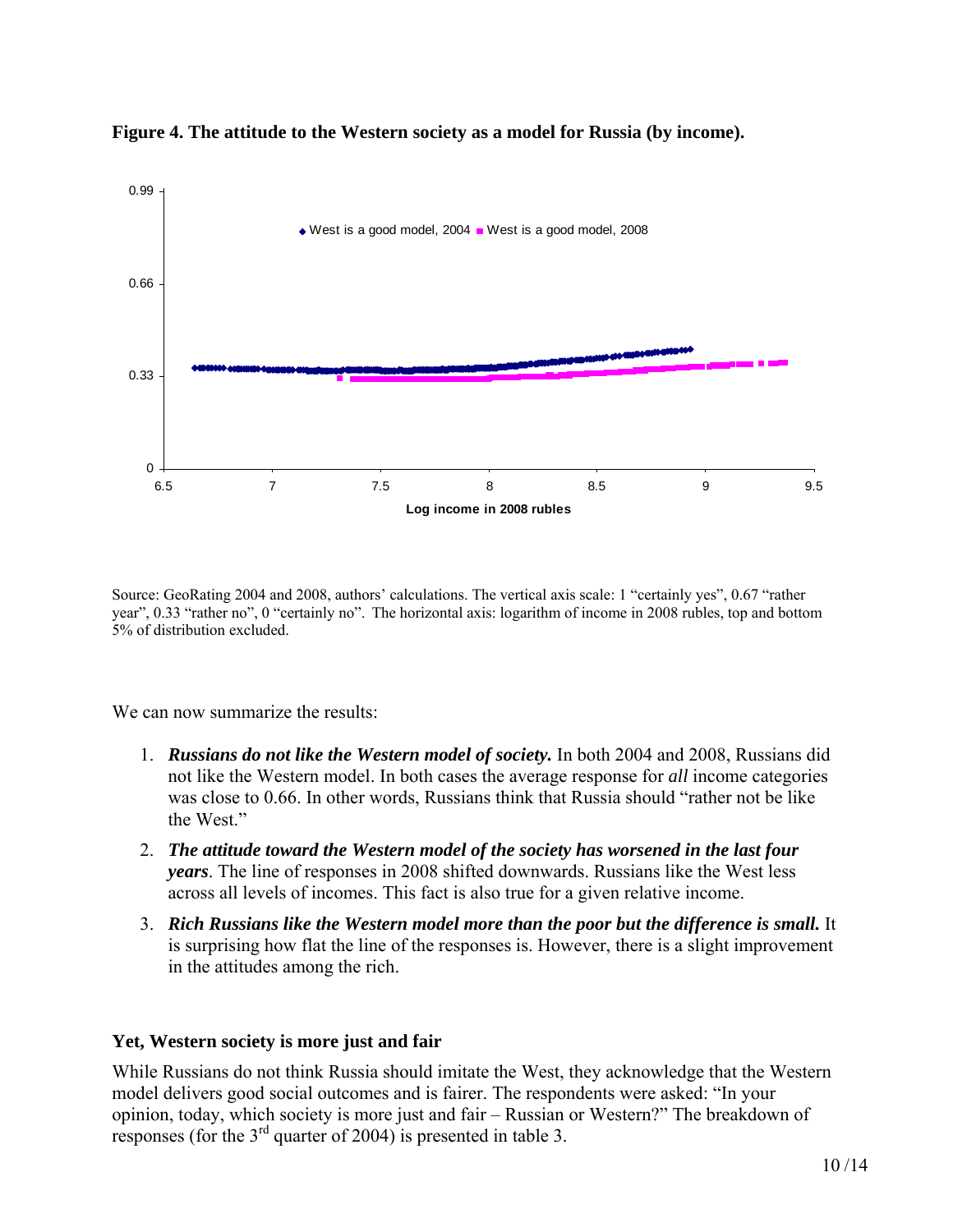| "In your opinion, today, which society is more just and fair – Russian or Western?" |      |  |
|-------------------------------------------------------------------------------------|------|--|
| (Percent of responses)                                                              |      |  |
| Certainly Russian                                                                   | 6.8  |  |
| <b>Rather Russian</b>                                                               | 16.6 |  |
| <b>Rather Western</b>                                                               | 30.4 |  |
| Certainly Western                                                                   | 17.0 |  |
| Difficult to say                                                                    | 29.2 |  |

#### **Table 3. Perceptions of the fairness of the Western society.**

Source: GeoRating 2004.

The responses are overwhelmingly positive toward the fairness of the Western society (47 percent positive) compared to only 23 percent favoring the Russian society, that is, twice as many Russians believe that the West is more fair and just than Russia. This pattern is true controlling for age, income and other characteristics.

#### **Are Russians uniquely non-democratic?**

Data from the Pew Global Attitudes Survey and the leading Russian pollster Levada Center as well as EBRD and the World Bank data address the Russians' view of democracy. These polls usually include only 500-2000 respondents per country, but they allow international comparisons that help to benchmark Russians' attitudes in comparison with other nations.

Figure 5 displays survey data on attitudes to market economy and democracy from the Life in Transition Survey conducted by the World Bank and the EBRD in 28 transition countries. These data show that Russia is an outlier with the least support for both market economy and democracy. Moreover, Russia fares significantly worse than the common straw man of Western criticism – Belarus. This pattern correlates with Russians' rejection the West as a model for their society.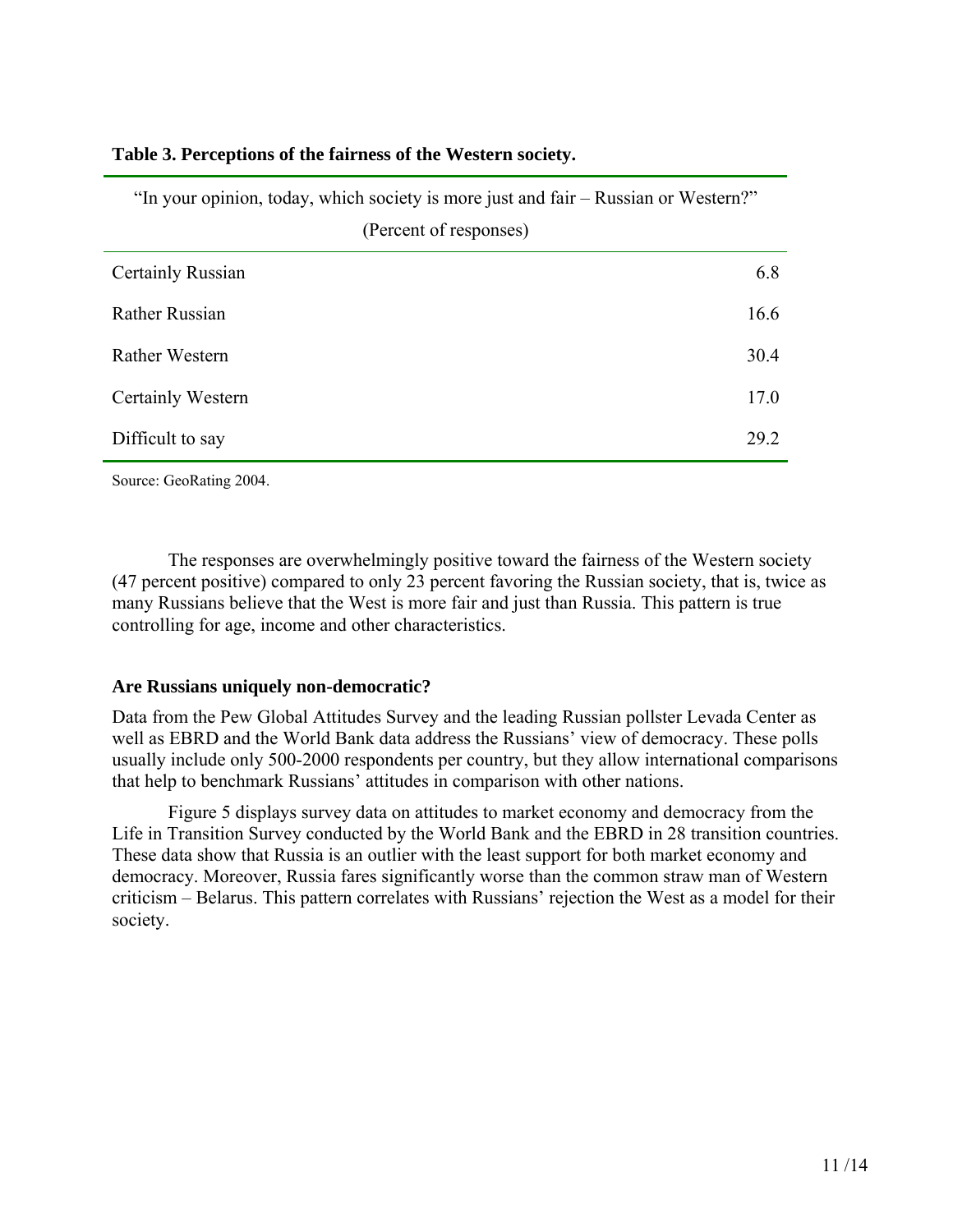

**Figure 5. Support for market economy and for democracy across 28 transition countries.** 

Source: Life in Transition Survey, Fall 2006, EBRD.

 $\overline{a}$ 

Let us examine how the attitudes toward democracy have changed over time. In 1991 many Russians were ready to discard autocracy. When asked whether Russia should rely on a democratic form of government to solve the country's problems or on a leader with a strong hand, 39 percent chose a strong hand and 51 percent a democratic government, a purely abstract concept at the time. $16$ 

The picture was very different in 2005, the latest year for which comparable data are available. Confronted with the same choice, only 28 percent of the Russians favored a democracy while 66 percent preferred a strong leader.<sup>17</sup> The growing incomes matter but are not crucial. Among Russians earning more than 8,000 rubles per month, 34 percent said democracy could solve the country's problems, compared with 27 percent of those making 4,000-8,000 rubles per month.

Perhaps the comparison itself was playing its role? When pressed to choose between a strong hand and a democracy people may pick a strong hand because democracy sounds like a "weak hand" or rather a hand that does not provide well. It is likely that the opposites 'weakness'/'strength' has become associated with the opposites (relative) poverty/(relative)

<sup>&</sup>lt;sup>16</sup> Times Mirror Center for the People and the Press. 1991. *The Pulse of Europe. A Survey of Political and Social Values.* Washington: Times Mirror Center for the People and the Press.<br><sup>17</sup> Pew Research Center. 2006. *Pew Global Attitudes Project:15 Nation Survey*. Washington: The Pew Research Center for the

People and the Press.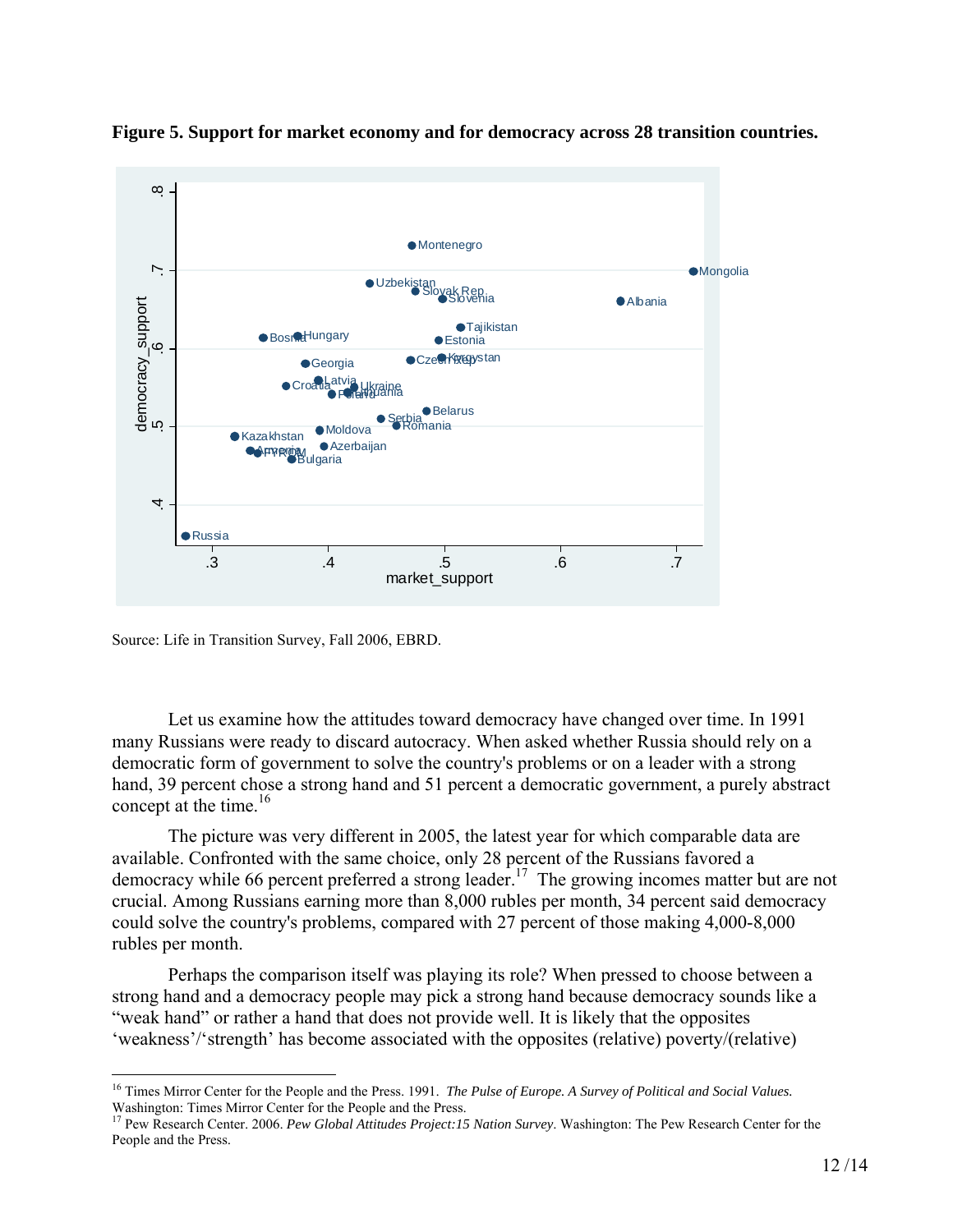prosperity. When asked whether a good democracy or a strong economy were more important, Russians overwhelmingly chose a strong economy by an 81 -14 percent margin.<sup>18</sup>

The Levada Center has posed the same question in its regular polls. On the question: "Does Russia need a democracy?" 62 percent answered yes and only 20 percent said no in 2008.<sup>19</sup> Answers to further questions clarify how Russians understand democracy. Of those polled 45 percent choose a democracy that is "special, suited to Russia's uniqueness and national traditions". Only 20 percent prefer a democracy that is just like in "the developed countries of Europe and America." "The democracy that was in the Soviet Union" is chosen by 13 percent. The FOM poll data confirms – democracy (5 percent) and freedom (9 percent) are strongly at the bottom of the list of the words which are important to Russians.

Can we reconcile these facts? In 1991, the Russians were choosing between the known and unknown. They no longer wanted what they had, and they wanted something else instead ("democracy"). Today after being "fooled" by the "democracy" they again want something else, not a "Western-style democracy", but a "specially suited democracy." It is apparently important that this "special democracy" was accompanied by economic growth – unlike the "generic Western-style democracy of 1990s."

# **Russians' pragmatism**

The previous section could give the impression that the Russians are very different from Westerners. A reader could even have flashbacks of the "Back in the USSR" rhetoric. We argue that in their economic behavior Russians are much closer to the Western "homo oeconomicus." Once asked about common, everyday wisdom – rather than about general concepts like "the West", "market", "democracy" that may be alien and abstract to them – Russians respond very much like in the 1991 survey conducted by Maxim Boycko et a data would predict.

For example, let us consider the FOM GeoRating survey. The respondents were asked in 2003: "Please name the words which are the most important to the people living in your region". They were presented with 24 words of common human and economic values. Most important to Russians are safety (37 percent), peace (33 percent), material well-being (34 percent), followed by religion (27 percent), family (25 percent), and stability (25 percent). Terms like "patriotism" and "national power" lagged far behind – as well as "democracy" and "human rights".

Recently, Russia became a participant in the large-scale European Social Survey (ESS) which allowed sociologists for the first time to compare current Russian values with those of other Europeans.20 Respondents around Europe were given descriptions of a variety of people and for each of the descriptions the respondent had to answer how similar that person is to him/her (on a scale from 1 to 6). The ESS data describes a typical Russian as follows: "He/she wants to have a lot of money and expensive goods. It is important to him to be respected. He/she wants people to do what he/she wants. He/she wants to be successful." In particular, the survey indicated: First, Russia (together with Romania) is ahead of 17 other European countries on the "power-wealth" index that asks how important it is to be rich, respected, and have power over

 $\overline{a}$  $18$  Ibid.

<sup>&</sup>lt;sup>19</sup> Levada Analytycal Center. 2008. *Russian Public Opinion 2007*. Moscow: Levada Center. Available at **www.levada.ru/eng/index.html.** Accessed on Sep 1, 2008.

<sup>&</sup>lt;sup>20</sup> Magun, Vladimir, and Rudnev, Maxim 2008. "Zhiznennye Tsennosti Rossiiskogo Naselenia [Values of Russian Population]." *Vestnik Obschestvennogo Mnenia*, 1, 34-59.